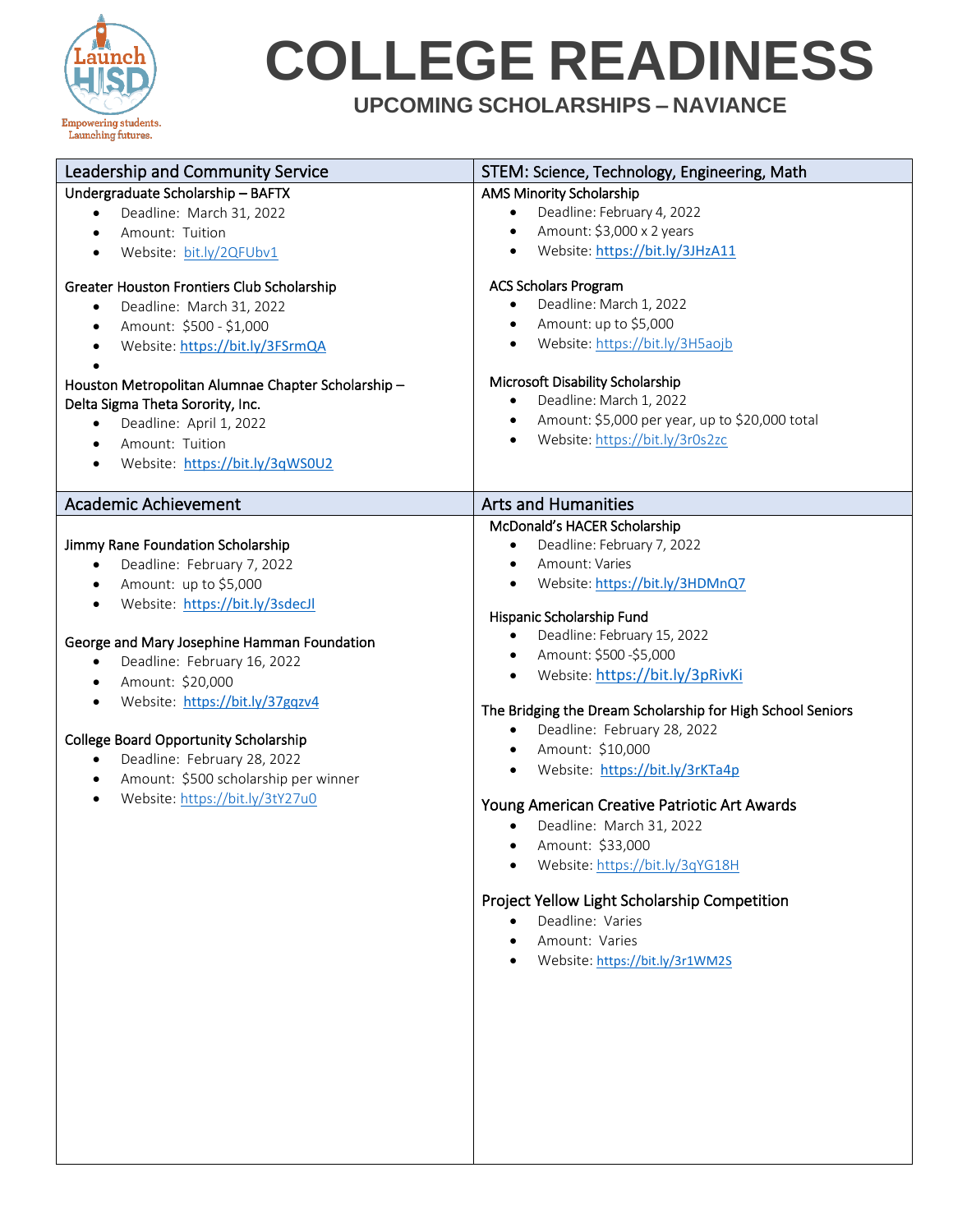

# **COLLEGE READINESS**

### **UPCOMING SCHOLARSHIPS – NAVIANCE**

| Launching futures.                                                                                                                                                                                                                                                                                                                                                                                                                                                                                                                                                                                                                                                                                                                                                                                                  |                                                                                                                                                                                                                                                                                                                                                                                                                                                                                                                                                                     |
|---------------------------------------------------------------------------------------------------------------------------------------------------------------------------------------------------------------------------------------------------------------------------------------------------------------------------------------------------------------------------------------------------------------------------------------------------------------------------------------------------------------------------------------------------------------------------------------------------------------------------------------------------------------------------------------------------------------------------------------------------------------------------------------------------------------------|---------------------------------------------------------------------------------------------------------------------------------------------------------------------------------------------------------------------------------------------------------------------------------------------------------------------------------------------------------------------------------------------------------------------------------------------------------------------------------------------------------------------------------------------------------------------|
| Professions<br>$\bullet$                                                                                                                                                                                                                                                                                                                                                                                                                                                                                                                                                                                                                                                                                                                                                                                            | <b>Beat the Odds</b>                                                                                                                                                                                                                                                                                                                                                                                                                                                                                                                                                |
| Houston Livestock Show and Rodeo Scholarship<br>Deadline: February 1, 2022<br>$\bullet$<br>Amount: \$20,000<br>$\bullet$<br>Website: https://bit.ly/3FM69Zn<br>٠<br>Marvy Finger Family Foundation Scholarship<br>Deadline: February 4, 2022<br>Amount: Tuition & Fees<br>Website: https://bit.ly/2T7HNmd<br><b>Charles Butt Scholarship for Aspiring Teachers</b><br>Deadline: February 4, 2022<br>$\bullet$<br>Amount: \$8,000 - \$10,000<br>$\bullet$<br>Website: https://bit.ly/3rNub0j<br>$\bullet$<br>AHLA Scholarship<br>Deadline: February 15, 2022<br>$\bullet$<br>Amount: Varies<br>Website: https://bit.ly/3o33Vhf<br>$\bullet$<br>Goya Foods Culinary Arts Scholarship Program<br>Deadline: March 21, 2022<br>$\bullet$<br>Amount: \$5,000<br>$\bullet$<br>Website: https://bit.ly/3o2Wx5E<br>$\bullet$ | Doug Miller and Don Sanders Scholarship<br>Deadline: March 1, 2022<br>$\bullet$<br>Amount: Tuition & Fees<br>Website: https://bit.ly/3Dh989Z<br>Horatio Alger Scholarship<br>Deadline: March 15, 2022<br>Amount: \$25,000<br>Website: bit.ly/30sfZuJ<br>Irene Ryan Acting Scholarship<br>Deadline: Varies<br>Amount: Varies<br>$\bullet$<br>Website: https://bit.ly/3G0RNUq                                                                                                                                                                                         |
| Athletic                                                                                                                                                                                                                                                                                                                                                                                                                                                                                                                                                                                                                                                                                                                                                                                                            | <b>Miscellaneous Categories</b>                                                                                                                                                                                                                                                                                                                                                                                                                                                                                                                                     |
| H.U. Lee Memorial Foundation Scholarship<br>Deadline: February 15, 2022<br>$\bullet$<br>Amount: Varies<br>$\bullet$<br>Website: https://bit.ly/3H7MLXg                                                                                                                                                                                                                                                                                                                                                                                                                                                                                                                                                                                                                                                              | Raise Me (Earn micro-scholarships for college)<br>Deadline: Varies<br>Amount: Varies<br>Website: https://bit.ly/3ohLN3S<br>$\bullet$<br>A+ Federal Credit Union Scholarship<br>Deadline: February 14, 2022<br>Amount: \$2,000<br>Website: https://bit.ly/32Bbog5<br>Vegetarian Resource Group Scholarship<br>Deadline: February 20, 2022<br>Amount: up to \$10,000<br>Website: https://bit.ly/34b203o<br><b>Gulf Coast Educators Federal Credit Union</b><br>Deadline: February 28, 2022<br>Amount: \$4,000 (\$500 per semester)<br>Website: https://bit.ly/3ui34eB |